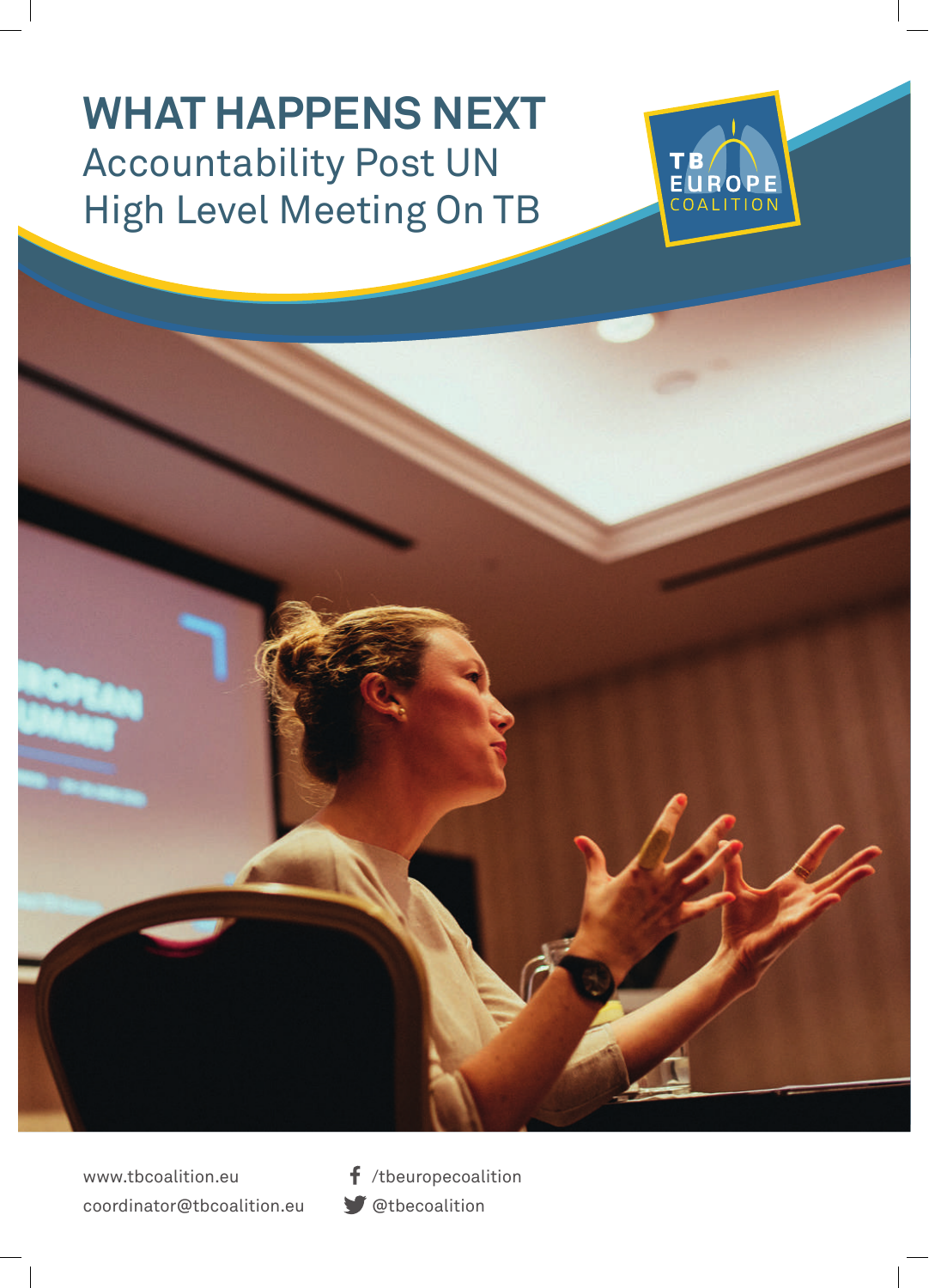**"The UN High-Level Meeting on TB may not seem much. After all, governments are good at making promises, but not good at keeping them. But in the grand scheme of things - 10 million people worldwide fell ill with TB in 2017 alone and 1.6 million died because of the disease - to finally have the attention of the UN on the matter speaks volumes. TB is urgent, is global, and it needs proper investment and management. The political declaration is one powerful tool to hold our governments accountable."**

Cristina Enache, Romanian Angel Appeal

**"We have reached the point of no return. We have a responsibility to change the existing status quo. It is very important that all of us – government and civil society - fulfil our commitment to fight against TB following the UN High-Level meeting and do it together. Civil society and the TB community can and should influence the outcome of these commitments and ensure an understanding of what people-centred quality TB care really means at all levels of decision-making."**

Olga Klymenko, TB People Ukraine

# **UN High-Level Meeting on Tuberculosis**

Held on 26th of September in New York, the first-ever UN High-Level Meeting on Tuberculosis spurred unprecedented political attention for TB. It gathered over 15 Heads of State or Government and nearly 80 Ministers of Health and Ministers of Foreign Affairs at the United Nations General Assembly, countless representatives of multilateral organisations and networks, and civil society organisations and activists. This was the first ever UN High-Level meeting on TB (hereafter, UN HLM on TB) and only the fifth such meeting on a health topic (precedents include HIV/AIDS, noncommunicable diseases, Ebola and antimicrobial resistance). The meeting resulted in a **Political Declaration on TB, signed by all UN member states**. It secured commitment from Heads of State and Government to ensure a coordinated global response in fight against TB, and to substantially increase financial resources for TB. **The Declaration not only outlines time-bound and measurable targets for countries to achieve, but also foresees a creation of a robust accountability system with regular monitoring and evaluation to ensure that they are delivered on.**

## **What are the key commitments?**

Recognising stagnating progress in the fight against TB, the Political Declaration sees governments commit to the drastic scale up of person-centred TB programmes necessary to reach the Sustainable Development Goal target of ending TB by 2030. Specific pledges include:

## **DIAGNOSIS AND TREATMENT**

- Provide diagnosis and treatment with the aim to successfully treating **40 million people** with TB from 2018 to 2022, including 3.5 million children and 1.5 million people with drug resistant TB.
- **• Find the missing people with TB**, and recognize importance of community healthcare and outreach in reaching them.
- Develop **community-based health services** through approaches protecting and promoting equity, ethics, gender equality and human rights.
- Scale up access to testing of TB infection and the **provision of preventative treatment**, so at least 30 million people, including 4 million children under age of 5 and 20 million other household contacts receive preventative treatment by 2022.

#### **SUSTAINABLE FINANCE**

- Increase overall **global investments in TB programmes to at least US\$13 billion** a year by 2022 to ensure universal access to quality prevention, diagnosis, treatment and care for TB.
- Recognise that **countries transitioning from donor to domestic funding** face new challenges that may negatively impact earlier gains.

## **HUMAN RIGHTS - END OF STIGMA AND DISCRIMINATION**

- Commit to promote and support an end to stigma and all forms of discrimination, including by removing discriminatory laws, policies and programmes against people with tuberculosis.
- Recognize the various sociocultural barriers to tuberculosis prevention, diagnosis and treatment services, especially for those who are vulnerable or in vulnerable situations, and the need to develop integrated, people-centred, community-based and gender-responsive health services based on human rights.

#### **NEW TOOLS AND ACCESS TO EXISTING**

- Close the estimated **US\$1.3 billion funding gap for TB research** that is needs-driven, evidence-based and guided by the principles of affordability, effectiveness, efficiency and equity.
- Promote **access to affordable medicines**, including generics, for scaling up access to affordable TB treatment, including the treatment of MDR-TB and XDR-TB.







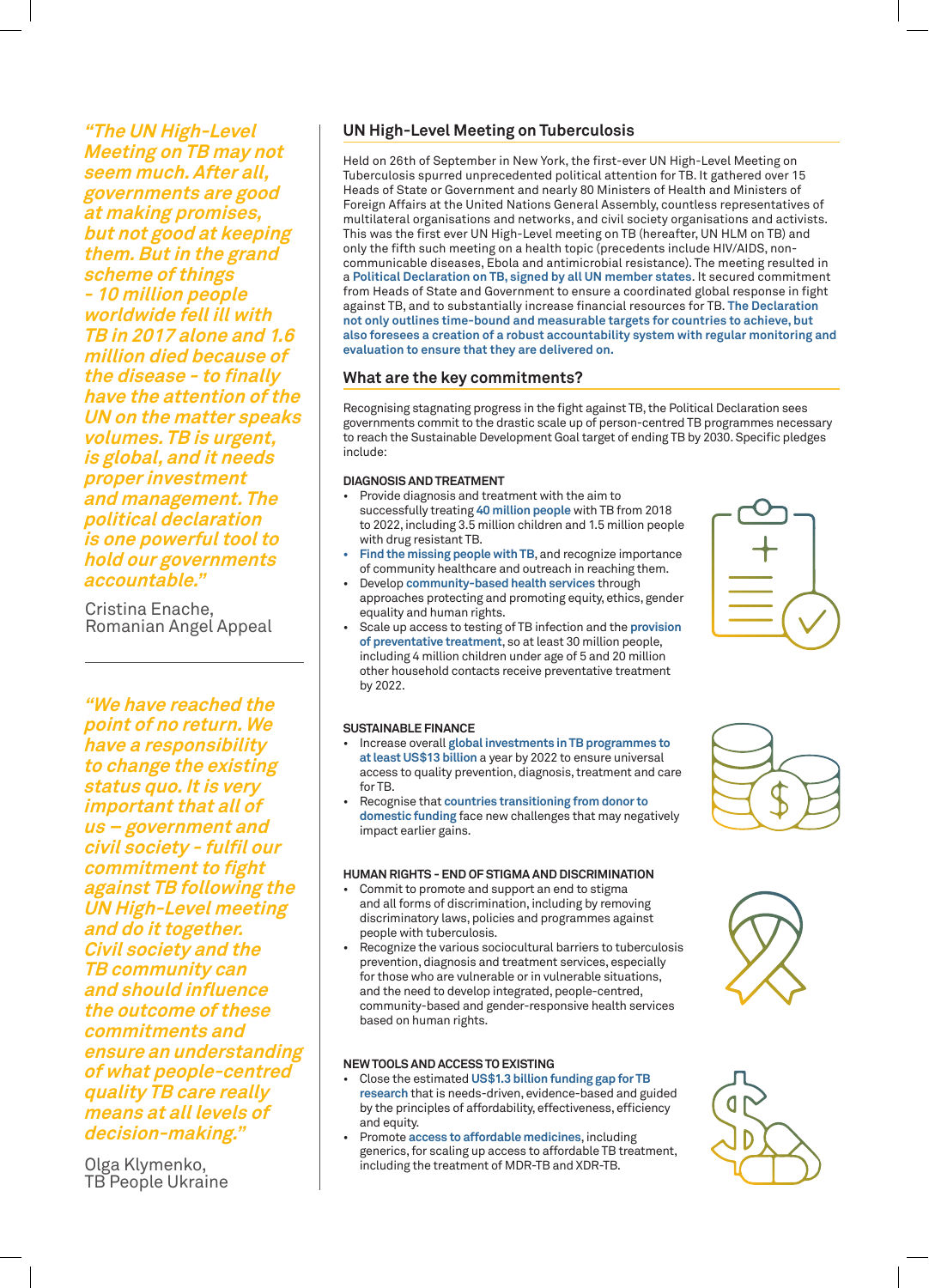#### **MULTISECTORAL ACCOUNTABILITY FRAMEWORK**

- Pursue **multisectoral collaboration** across health and nutrition, finance, labour, social protection, education, science and technology, justice, agriculture, the environment, housing, trade, development and other sectors.
- Ensure that TB programmes actively contribute to developing **national antimicrobial resistance strategies**.
- Develop **appropriate national TB strategic plans** that include all necessary measures to deliver the commitments in the political declaration.
- Request Director General of the WHO to continue to **develop the multisectoral accountability framework** and jointly with the Secretary General provides a **progress report in 2020**.

It is now up to civil society to work collectively with country governments and international organisations and networks to ensure that the multisectoral accountability framework is successfully implemented, that the key thematic commitments are fulfilled and the political momentum is not lost.

## **What's next?**

To ensure that the Political Declaration is not "just another piece of paper", but instead prompts action by governments, international organisations and civil society in their fight against TB, it is essential that all stakeholders are held to account.

Civil society and communities will play a crucial role in working together with governments to ensure all the targets are reached at national, regional and international levels. In order to do so, civil society must play a meaningful role in accountability at every level.

An accountability framework defines who is accountable (for example, an individual, organisation, national government or the global community), what commitments and actions they are accountable for, and how they will be held to account. Broadly, mechanisms for how specific entities are held to account fall into two major categories; monitoring and reporting, and review, and will apply at local, national, regional and global levels. A generic accountability framework, as defined by the WHO, is shown below.



## **What do we want to achieve?**

We believe that Member States must be held account for delivering on the commitments they made in the UN HLM Political Declaration.

Similar commitments have been made in the WHO's End TB Strategy and the Sustainable Development Goals, all with the ultimate goal of ending TB by 2030. Currently, this target will not be achieved for another 100 years, at least, and the Political Declaration aims to get the world on track. A strong accountability framework would see accurate and relevant data on progress against the UN HLM targets being reviewed by decision makers who are both motivated and enabled to pursue the kinds of actions necessary to reach the targets. Aside from guiding effective, evidence-based policy making, effective accountability creates a political reward for progress against the targets and/or a political penalty for failing to do so, thereby accelerating action against TB.

A diverse range of stakeholders is responsible for delivering on the national targets, from civil society and NGOs, to governments, the Global Fund and the WHO.

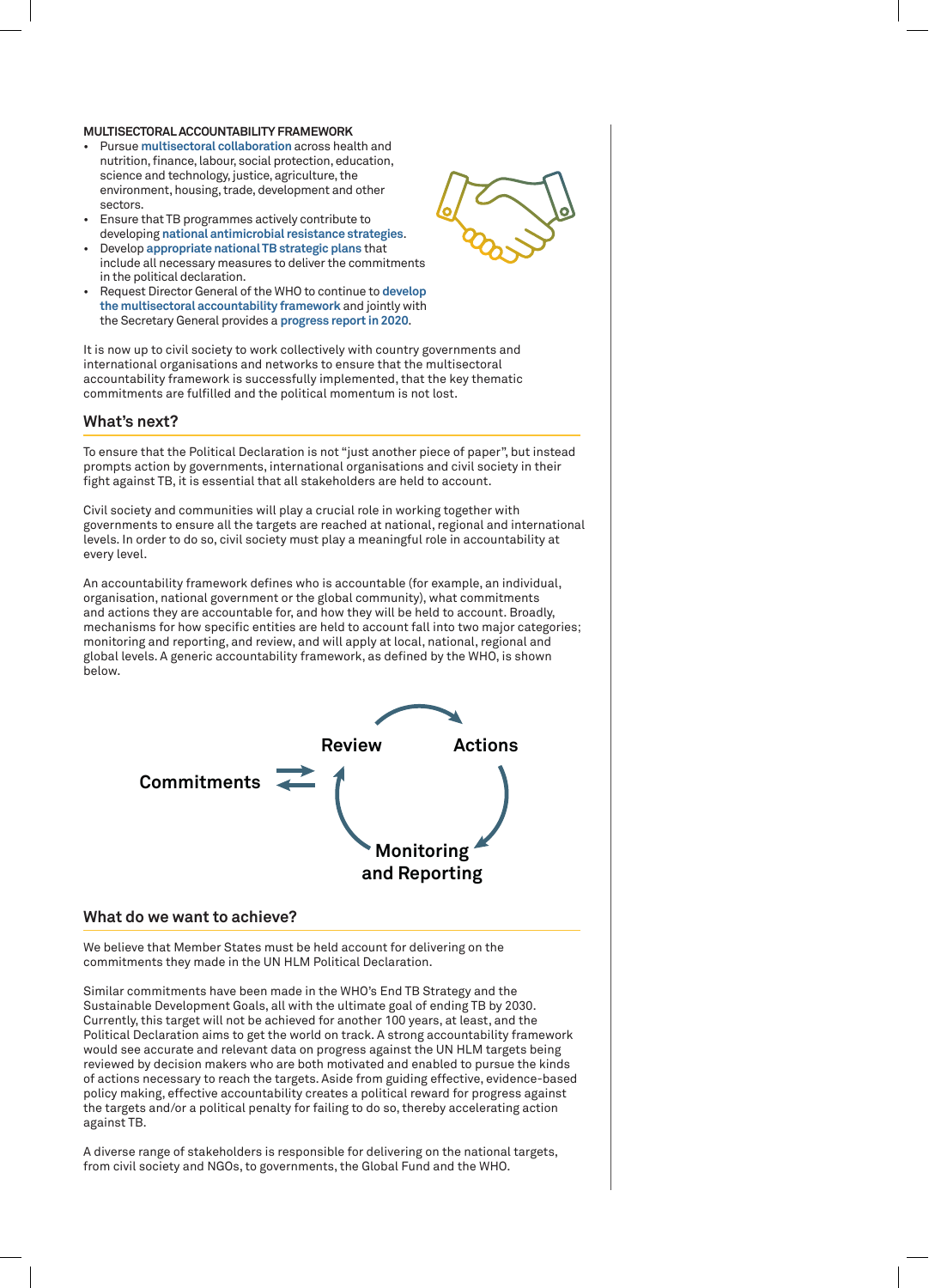## **What is the plan at global level?**

Current structures for monitoring and reporting on progress, such as the WHO Global TB Report, and NGO reports such as MSF and Stop TB Partnership's Out of Step report on adoption and implementation of WHO policies, and Treatment Action Group and Stop TB Partnership's report on funding trends for TB research and development, go some way in tracking progress against the various indicators but much more data will need to be collected by governments, WHO and advocates to monitor progress and drive action. The additional indicators will need to be monitored not only by global and regional institutions and civil society organisations, but most importantly b civil society organisations at national level.

In order to maintain political pressure at the highest levels, **it is essential that independent high-level review is instituted for TB**. Politically salient and meaningful accountability at the Head of State level will be required to ensure that the governments will take the high-level actions necessary to deliver on the UN HLM on TB targets (e.g. funding increases, significant policy change, etc.). Examples of such independent review processes in other global health areas include the Independent Monitoring Board for Polio<sup>1</sup> and the Every Woman Every Child Independent Panel<sup>2</sup>. The Political Declaration also requests the UN Secretary General to provide a progress report in 2020 on global and national progress across sectors towards achieving the agreed goals, and proposes a review by Heads of State and Government at another High Level Meeting 2023.

To coordinate the various strands of accountability, WHO is leading on the development of a multisectoral accountability framework, as requested at the Ministerial Conference in Moscow in 2017 and the Political Declaration on TB. The framework aims to ensure effective accountability of governments and all stakeholders at global, regional and national levels, in order to accelerate progress to end the TB epidemic and to be aligned fully with the End TB Strategy and the goals of the 2030 Agenda for Sustainable Development. This framework will be presented for adoption to the World Health Assembly in 2019.

Globally, civil society and communities will play an important role in making sure that this framework is developed in accordance to the needs of people with TB.



# **What is the plan at the regional level?**

At the regional level, Member States committed in the Political Declaration to establish and promote regional efforts and collaboration to set ambitious targets, generate resources and **use existing regional intergovernmental institutions** to review progress, share lessons learned and strengthen collective capacity to end tuberculosis. Examples of regional high level review on health include the African Leaders Malaria Alliance

(ALMA), which meets on the sidelines of the African Union Summit at Heads of State or Government level to discuss progress and address challenges in meeting the target of eliminating malaria by 2030. It implements monitoring and reporting through the ALMA Scorecard.<sup>3</sup> To maintain high-level political engagement on TB, similar sidemeetings at existing Heads of State meeting should be instituted. We have already seen examples of this for TB in the lead up to the High-Level Meeting, for example this year's APEC Meeting hosts Papua New Guinea included TB on this year's health agenda, and produced of a statement in the APEC Health Working Group for the UN High-Level Meeting. At Head of State Meetings in 2019, such as the Council of Europe and Commonwealth of Independent States, leaders should meet on the sidelines for highlevel review of progress towards the Political Declaration targets.

# **What is the plan at the national level?**

At the High-Level meeting, Member States committed to develop or strengthen national TB strategic plans in line with the Political Declaration, including through **national multisectoral mechanisms** to monitor and review progress, involving a range of ministries (health, finance, justice, social support, education etc.) and stakeholders (private sector, researchers, civil society etc.).

- Polio Global Eradication Initiative, Independant Monitoring Board, http:// polioeradication.org/who-we-are/ governance-and-structure/independentmonitoring-board/
- 2. Independent Accountability Panel for Every Woman, Every Child, Every Adolescent (IAP), appointed by UN Secretary-General https://iapewec.org/
- 3. African Leaderms Malaria Initiative, About ALMA, http://alma2030.org/about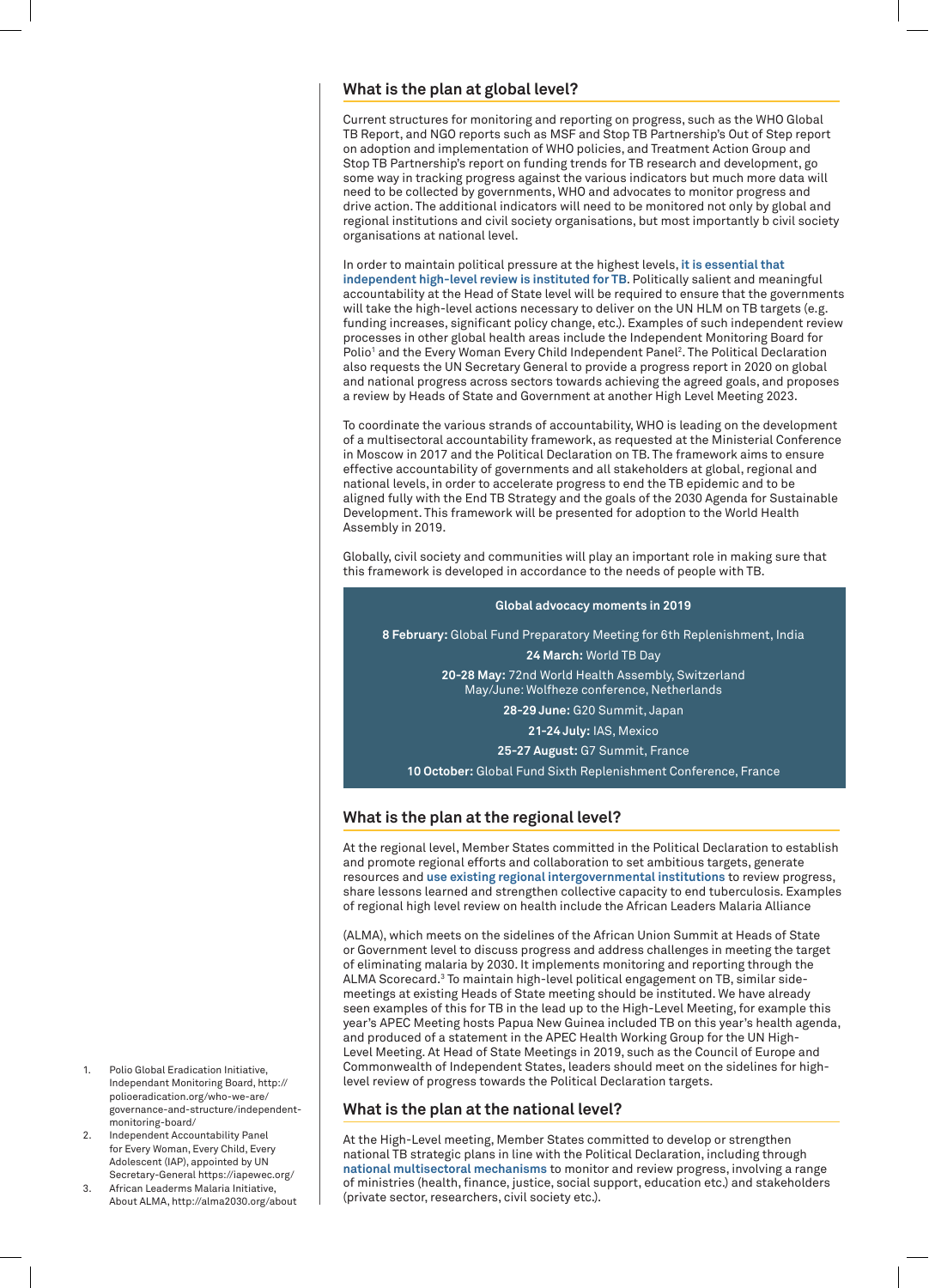As civil society, we will be involved at every level and this can be achieved through working collectively and engaging a wide range of stakeholders in advocacy efforts including the private sector, media, TB survivors, and parliamentarians to influence decision makers.

# **What will TBEC do?**

In its Strategic Plan 2017-2021, TBEC has identified **health system financing, peoplecentred TB policies, and TB research and development** as key thematic priorities in the region. Thus, TBEC will actively contribute to civil society and community advocacy and engagement efforts to ensure delivery of the key commitments relevant to the thematic priorities at global, regional and national levels.



## **ADVOCACY**

Contribution to the global civil society network, advocating on accountability mechanisms in relevant fora;

- Direct advocacy vis-à-vis international organisations such as Global Fund, the EU and WHO Europe Office amongst others;
- Advocacy at the global and regional conferences and meetings such as the Union World Conference on Lung Health, bi-annual Wolfheze conference and others etc.;

## **MEMBERSHIP ENGAGEMENT**

- Regular bilingual information updates on global and regional advocacy efforts;
- Toolkits, brochures and online webinars for national level advocacy on accountability processes related to fulfilment of commitments by the UN HLM on TB Political Declaration;
- Support for TBEC member advocacy efforts at national level, from writing a letter to developing an advocacy plan;
- Regional and country level workshops;
- If you are interested in country level advocacy, but do not know where to start, please do not hesitate to contact us at coordinator@tbcoalition.eu.

## **What can you do?**

The Stop TB Partnership has translated all the commitments into national level targets. You can use these specific targets in your advocacy towards national governments such as with representatives from the Ministry of Health or National TB Programme, and work in collaboration members of parliament and the media.

Below, you can see two examples from the Ukraine and the UK of how civil society actors advocated in advance of the UNHLM and how they plan on building on this work to hold the government to account for delivering on the Political Declaration:

## **Political Declaration and the partnership "STOP TB. Ukraine"**

The Ukraine is amongst the top five countries with the highest rates of multidrugresistant tuberculosis (MDR-TB). The number of cases of MDR-TB has increased from 3,482 in 2009 to 6,757 in 2017, partly due to the introduction of modern molecular genetic diagnostic methods, which improved the detection of people with MDR-TB. Nevertheless, the main reason for the growth of MDR-TB cases is inadequate organisation of treatment for people with TB. The predominant form of care is inpatient care, which leads to hospital-acquired infections of drug-resistant TB and treatment interruption. The situation with TB became more complicated due to increasing internal migration from Donetsk and Luhansk oblasts as the result of social and political crisis fuelled by conflict.

The Ukrainian TB service reports low levels of treatment success among new and relapsed cases at 74.2%, the second lowest treatment success rate in the European region. Treatment success rates for MDR-TB are also one of the lowest in the European region at 46%. It is clear that Ukraine needs rapid implementation of new effective people-centred approaches to TB and TB/HIV case management. The Ukrainian Health care system is undergoing reforms aimed at changing the approach to financing and managing the TB cases. However, the process of reforming requires additional efforts

**If you are interested in country level advocacy, but do not know where to start, please do not hesitate to contact us at coordinator@ tbcoalition.eu**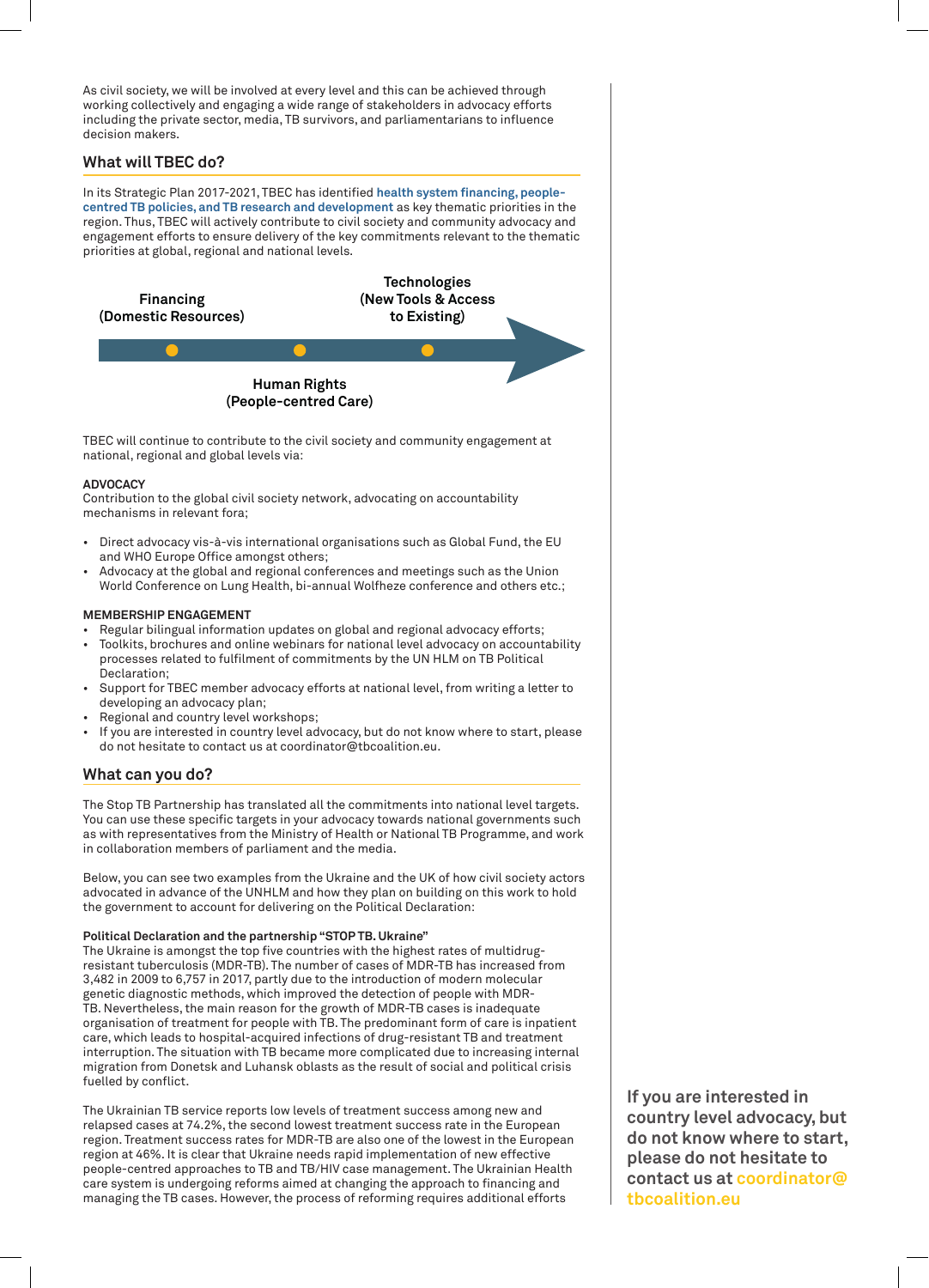and funds that are currently limited. Additional efforts and funds also required for the introduction of new drugs and treatment schemes for TB. Ukrainian civil society and communities affected by TB agreed to step up advocacy efforts with aim of achieving the necessary reforms in line with the commitments of the UN HLM on TB Political Declaration.

## **Partnership "Stop TB. Ukraine"**

The partnership "Stop TB. Ukraine" was established in December 2017 in line with the principles and strategy of the global Stop TB Partnership under the initiative and support of the "Challenge TB" Project financed by USAID and implemented by PATH. The main goal of the Partnership is to provide an effective response to the **TR** 

epidemic in Ukraine by consolidating efforts, including local and regional NGOs, state bodies, international agencies and projects, trade unions, private/business sectors, religious organisations and individuals.

Members of the Partnership (48 members – local NGOs, TB specialists, TBPeople Ukraine, Centre of Social Diseases, Institute of Pulmonology and Phthisiology) agreed to consolidate efforts for the development and implementation of information and advocacy campaigns and events aimed at strengthening state leadership and political commitment to combat TB and TB/HIV co-infection.

One of the key ways for civil society to engage in the process of UN HLM on TB preparation was through activities and initiatives of "Stop TB. Ukraine". In close collaboration with Ukrainian Parliamentary Platform to fight TB and National Coordination Council, the partnership sent letters to high-level country leaders (President, Prime Minister, Ministers of the relevant ministries) requesting their participation in the UN HLM on TB. The partnership also initiated and successfully conducted a transparent selection of community representatives to participate in the Ukrainian delegation to the UN HLM on TB, and organised a number of roundtables and discussions of the purposes and goals of the UN HLM on TB. (see table 1)

#### **Political Declaration and the UK**

In the UK, civil society engages with parliamentarians through the All Party Parliamentary Groups (APPG), the national TB caucus. As with many other countries, the APPG is supported by a civil society organisation, RESULTS UK, who provides the secretariat for the group, providing policy advice and assisting in the group's activities.

In advance of the UN HLM on TB, the APPG on Global TB organised a range of advocacy activities to build political support. In March, the APPG hosted a parliamentary reception to mark World TB Day, which was joined by the newly appointed Secretary of State for International Development. Following the success of the event, the APPG co-chairs coordinated a sign-on letter to the Prime Minster, which was signed by over 100 parliamentarians and requested that she attend the UN HLM in person. Following a successful letter to the Prime Minister, the APPG was able to secure a historic debate on Tuberculosis in the House of Commons Chamber and civil society organisations briefed MPs in advance of the session. The debate provided a unique opportunity to demonstrate the strong cross-party support for the UK to actively participate in the forthcoming UN HLM on TB and allowed MPs to raise a number of key policy concerns on the floor of the House of Commons, including on the importance of R&D, person-centred care models, closing the global funding gap, and holding governments around the world accountable for the commitments they make at the UN High-Level Meeting.

As a result of the strength of political support being demonstrated in parliament, civil society organisations were also able to more effectively engage with Government ministries directly to discuss priorities for the UK's engagement at the HLM.

At the national level, after having successfully lobbied for the creation of a national TB strategy, launched in 2015, the APPG is currently running an inquiry into the effectiveness of the strategy in driving down TB incidence. By engaging with civil society advocates, affected communities and professional bodies to gather evidence, the APPG report will provide a valuable accountability tool that celebrates progress made and demands further action on areas where the Government has been unable to deliver on the pledges made in the Strategy. (see table 2)

TBEC is an informal advocacy network of civil society organisations and individuals that share a commitment to raising awareness of TB and to increasing the political will to control the disease throughout the WHO Europe Region and worldwide. If you are want to learn more about TBEC, please visit TBEC website tbcoalition.eu or send an email to coordinator@tbcoalition.eu

- 4. Gross Domestic Expenditure on Research and Development (GERD) refers to all expenditure (whether direct R&D activities or in support of R&D activities) on R&D in a country in a given period of time. Countries should spend 0.1% of GERD on TB research. Such a methodology takes into account GDP, research capacity, existing investment in TB R&D and publicly available data. In 2016, the UK fulfilled 68.26% of its GERD target (\$27,575,390 of \$40,400,000 target).
- 5. Member States, in the 2017 Moscow Declaration, committed to "supporting the development of a multisectoral accountability framework" in advance of the high-level meeting on tuberculosis in 2018, and called on WHO to develop, working in close cooperation with partners, such a framework for consideration by WHO's governing bodies. This was presented for consideration at WHA 2019. The framework identified high-level review of the TB response at the global, regional and national levels to be non-existent or in need of significant strengthening. A new element is proposed: high-level review(s) of the tuberculosis response at global, regional and national levels, with a multisectoral perspective and the engagement of key stakeholders, including civil society and tuberculosis-affected communities; and/ or independent review.
- 6. The Global Fund provides 65% of all international financing for TB.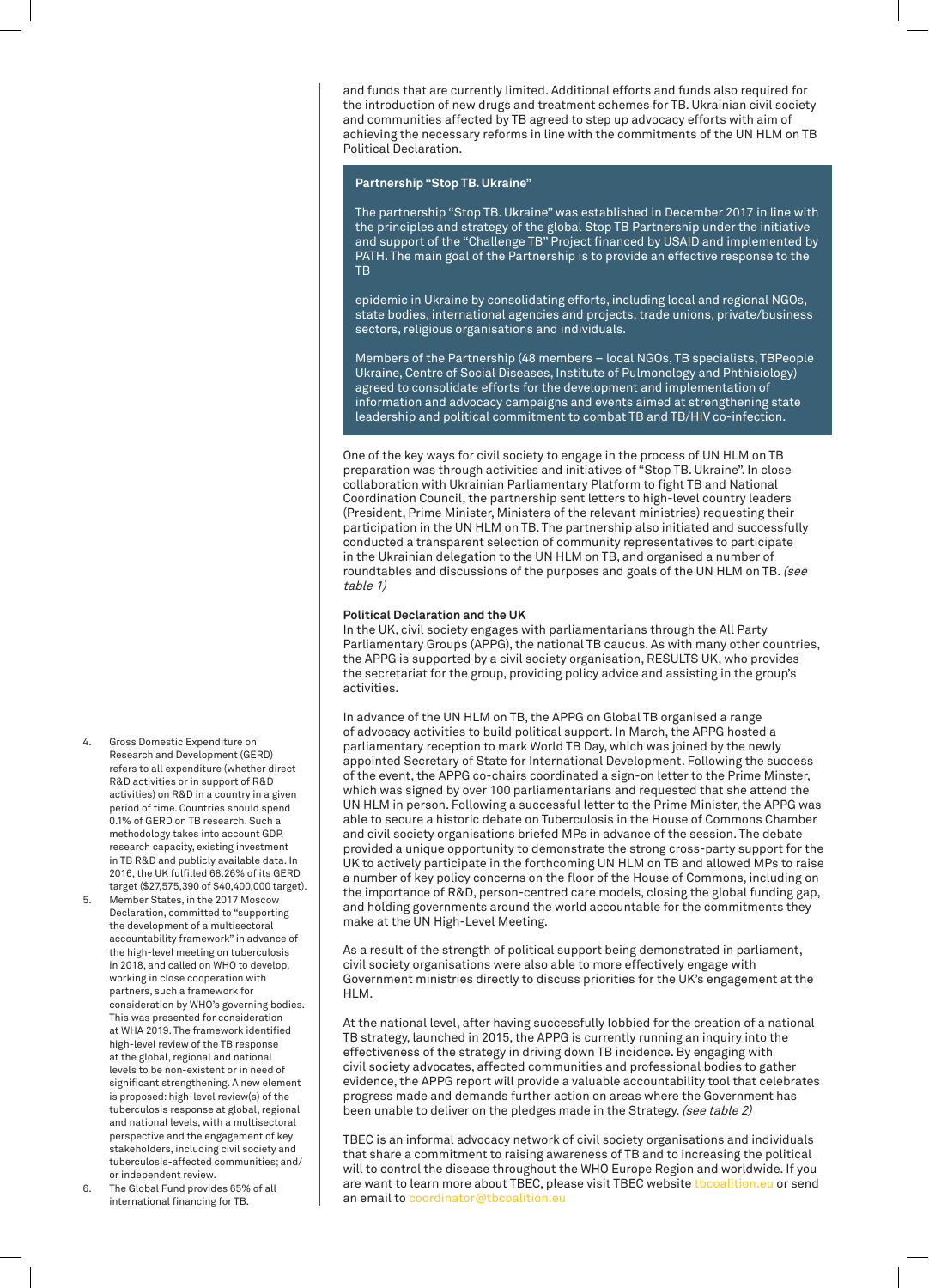## Table 1

| <b>COMMITMENT</b>                                                                                                                                                                                         | <b>Ask</b>                                                                                                                                                                                                                                                                                                                      | What the Ukraine Government could<br>do to deliver on it                                                                                                                                                                                        | What civil society will do to advocate for it                                                                                                                                                                                                                                                                                                                                                 |
|-----------------------------------------------------------------------------------------------------------------------------------------------------------------------------------------------------------|---------------------------------------------------------------------------------------------------------------------------------------------------------------------------------------------------------------------------------------------------------------------------------------------------------------------------------|-------------------------------------------------------------------------------------------------------------------------------------------------------------------------------------------------------------------------------------------------|-----------------------------------------------------------------------------------------------------------------------------------------------------------------------------------------------------------------------------------------------------------------------------------------------------------------------------------------------------------------------------------------------|
| Diagnose and treat 40 million<br>people with TB globally from<br>2018 to 2022, including 3.5<br>million children, and 1.5<br>million people with DR-TB,<br>including 115,000 children<br>with DR-TB (24). | The Ukrainian TB Programme should<br>design strategies for delivering on<br>the HLM political declaration through<br>adjusting national strategic plans,<br>implementing people-centred TB<br>and TB/HIV care and other health<br>interventions, and instituting<br>accountability mechanisms for<br>delivering on the targets. | The Ukrainian TB Programme should<br>work with civil society to convene<br>groups of stakeholders at national<br>level, and drive a coordinated push for<br>completion of the relevant strategic<br>documents development and their<br>approval | Support the completion of the relevant<br>strategic documents. Advocate for the<br>inclusion a human rights focus in these<br>strategic documents. Actively participate<br>in holding the Government to account for<br>delivering on the target.                                                                                                                                              |
| Use existing regional<br>intergovernmental<br>institutions to review<br>progress, share lessons<br>and strengthen collective<br>capacity to end TB (50).                                                  | Ukraine should support the<br>development and implementation of<br>the WHO multisectoral accountability<br>framework, including high-level<br>review aspects. Accountability at<br>all levels should include the active<br>involvement of civil society and<br>affected communities.                                            | The Ukrainian TB Programme<br>should work with civil society and<br>professionals to convene working<br>groups of stakeholders for the<br>adoption and implementation of the<br>WHO multisectoral accountability<br>framework.                  | The Partnership will continue to work with<br>the national Coordination Council and<br>Parliamentary Platform to fight TB, to support<br>social and high-level political pressure for<br>delivering on the commitments of the HLM.<br>Work with partners to ensure TB is on the<br>agenda at important intergovernmental<br>meetings.                                                         |
| Commit to mobilize<br>sufficient and sustainable<br>financing for universal<br>access to quality prevention,<br>diagnosis, treatment, and<br>care of TB, (46).                                            | Ukraine should contribute to ensuring<br>a fully funded National TB Programme,<br>and ensure that transition from<br>Global Fund funding to the full<br>state financing of the National TB<br>programme is anticipated, planned<br>for and that associated risks are<br>mitigated.                                              | Ukraine should evaluate the cost-<br>effectiveness of TB interventions<br>and adjust plans accordingly (e.g.<br>expanding outpatient care instead of<br>inpatient care).                                                                        | The Partnership will advocate at national<br>and regional levels for the implementation<br>of ambulatory TB care, support policy<br>development and monitor the process.<br>This will include implementing innovative<br>communication tools and utilising evidence<br>gathered as part of both the monitoring and<br>reporting and review stages of domestic<br>accountability arrangements. |

#### Table 2

| <b>COMMITMENT</b>                                                                                                                                                                                                                                                                                        | <b>Ask</b>                                                                                                                                                                                                                                                                                                                                                                                                                                                                    | What the UK could do to deliver<br>on it                                                                                                                                                                                                                                             | What civil society will do to advocate for it                                                                                                                                                                                                                                                                                                                                                                                                                                       |
|----------------------------------------------------------------------------------------------------------------------------------------------------------------------------------------------------------------------------------------------------------------------------------------------------------|-------------------------------------------------------------------------------------------------------------------------------------------------------------------------------------------------------------------------------------------------------------------------------------------------------------------------------------------------------------------------------------------------------------------------------------------------------------------------------|--------------------------------------------------------------------------------------------------------------------------------------------------------------------------------------------------------------------------------------------------------------------------------------|-------------------------------------------------------------------------------------------------------------------------------------------------------------------------------------------------------------------------------------------------------------------------------------------------------------------------------------------------------------------------------------------------------------------------------------------------------------------------------------|
| Diagnose and treat 40<br>million people with TB<br>globally from 2018 to<br>2022, including 3.5 million<br>children, and 1.5 million<br>people with DR-TB,<br>including 115,000 children<br>with DR-TB (24).                                                                                             | Through its bilateral aid programmes, the<br>UK should work with countries to design<br>strategies for delivering on the HLM political<br>declaration.                                                                                                                                                                                                                                                                                                                        | The UK can work with Embassies<br>to convene groups of stakeholders<br>at national levels, and drive a<br>coordinated push for Head of<br>State/Government engagement<br>at the regional intergovernmental<br>level.                                                                 | Engage with UK civil servants to provide<br>information on individual country targets<br>finding and treating people with TB.<br>Engage in Global Fund replenishment<br>campaign. Use events like World TB<br>Day to report on progress against the<br>40 million target, globally and in DfID<br>priority countries, in politically meaningful<br>contexts.                                                                                                                        |
| Commit to contribute<br>appropriately to funding TB<br>research and development<br>(41).                                                                                                                                                                                                                 | The UK should commit to spend 0.1% of gross<br>domestic expenditure on R&D (GERD) <sup>4</sup> on TB<br>R&D by 2020 and champion this as a "fair<br>share" target for all countries to meet.                                                                                                                                                                                                                                                                                  | At high-level political fora, such<br>as the G7 and G20, the UK should<br>publicly champion the 0.1% target<br>(being close to meeting it itself)<br>and ask all countries to meet it.                                                                                               | Civil society will host a roundtable for<br>decision makers in government and<br>research councils, looking at market<br>failure for TB, the economic case for<br>investment in TB R&D, the opportunities<br>for the UK, and the need for inclusion<br>of TB in the AMR agenda globally. Work<br>with the national TB caucus and other<br>stakeholders to raise awareness of<br>progress towards closing R&D funding gap<br>through parliamentary events, debates<br>and inquiries. |
| Use existing regional<br>intergovernmental<br>institutions to review<br>progress, share lessons<br>and strengthen collective<br>capacity to end TB (50)                                                                                                                                                  | The UK should support the development and<br>implementation of the WHO multisectoral<br>accountability framework, including<br>high-level review aspects. <sup>5</sup> The UK should<br>institute accountability at the regional/<br>intergovernmental level by adding TB to the<br>agenda of existing meetings of Heads of State/<br>Government (G7/G20). Accountability at all<br>levels should include the active involvement of<br>civil society and affected communities | The UK could be actively involved<br>in shaping and improving the<br>MAF. The UK should support the<br>additional of side-meetings on<br>TB at relevant intergovernmental<br>meetings as well as strong<br>language on the fight against TB in<br>respective political declarations. | Civil society will continue to work with<br>the national parliamentary TB caucus, the<br>All Party Parliamentary Group on Global<br>TB, to exert high-level political pressure<br>for delivering on the commitments of the<br>HLM, including through collaboration at<br>intergovernmental fora.                                                                                                                                                                                    |
| Commit to mobilise<br>sufficient and sustainable<br>financing for universal<br>access to quality<br>prevention, diagnosis,<br>treatment, and care of<br>TB, including through<br>contributions to the Global<br>Fund to Fight AIDS, TB<br>and Malaria, including its<br>replenishment (46). <sup>6</sup> | The UK should contribute appropriately<br>to a fully funded Global Fund in its 2019<br>replenishment.                                                                                                                                                                                                                                                                                                                                                                         | The UK should contribute<br>according to the Global Fund's<br>Investment Case.                                                                                                                                                                                                       | Civil society will champion an Ask of the<br>UK for the Global Fund replenishment<br>through policy, parliamentary and<br>grassroots angles. For example, meeting<br>with civil servants, meeting or writing<br>to local MPs, working with the national<br>caucus and the media to publicise the<br>issues in the mainstream media.                                                                                                                                                 |